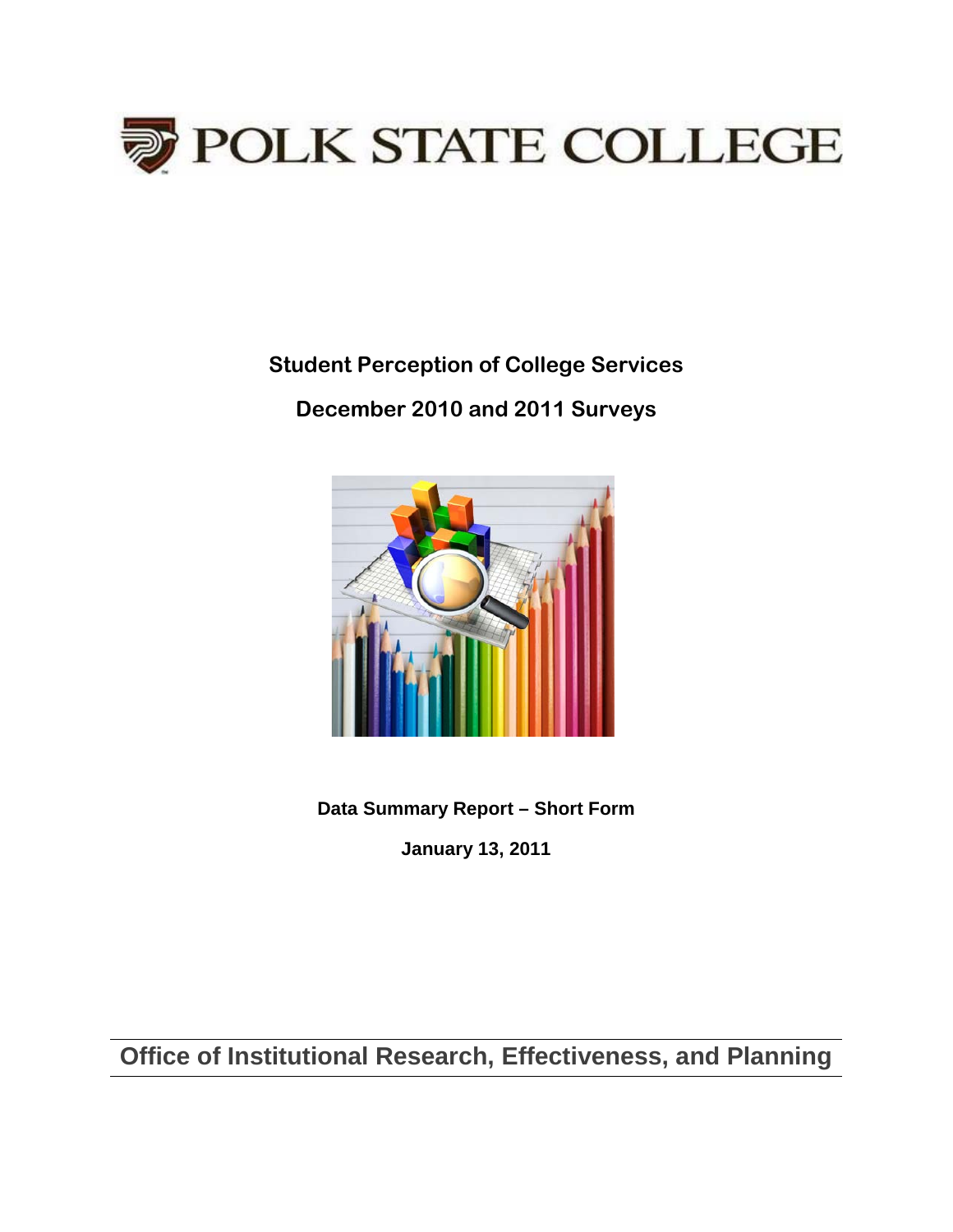# **Table of Contents**

#### Page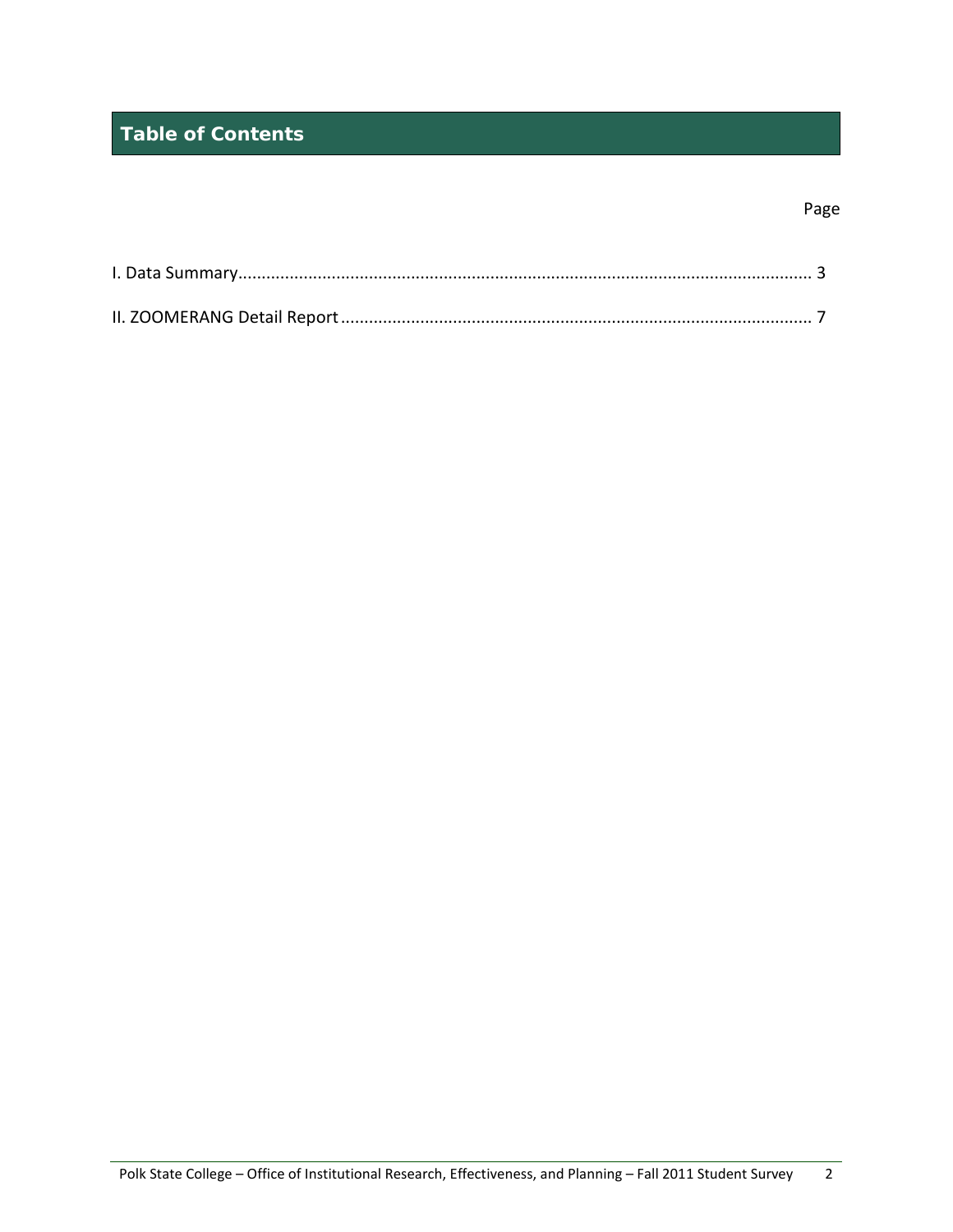#### **I. DATA SUMMARY**

|                                                                  | 2010 | 2011 | WH 2011 | LK 2011 | FT 2011 | PT 2011 |
|------------------------------------------------------------------|------|------|---------|---------|---------|---------|
| Responses                                                        | 975  | 386  | 161     | 163     | 190     | 196     |
| 1. Are you currently a full-time student or a part-time student. |      |      |         |         |         |         |
| <b>Full-time Student</b>                                         | 43%  | 49%  | 49%     | 50%     | 100%    | $0\%$   |
| Part-time Student                                                | 57%  | 51%  | 51%     | 50%     | 0%      | 100%    |
|                                                                  |      |      |         |         |         |         |
| 2. What is your gender?                                          |      |      |         |         |         |         |
| Male                                                             | 28%  | 24%  | 23%     | 25%     | 28%     | 20%     |
| Female                                                           | 72%  | 76%  | 77%     | 75%     | 72%     | 80%     |
|                                                                  |      |      |         |         |         |         |
| 3. In which degree program are you currently enrolled?           |      |      |         |         |         |         |
| Certificate                                                      | 3%   | 1%   | $0\%$   | 1%      | $0\%$   | 2%      |
| AA degree                                                        | 48%  | 48%  | 54%     | 46%     | 52%     | 45%     |
| AS degree                                                        | 30%  | 32%  | 29%     | 35%     | 32%     | 33%     |
| AAS degree                                                       | 6%   | 7%   | 9%      | 6%      | 5%      | 8%      |
| <b>BAS</b> degree                                                | 7%   | 8%   | 6%      | 6%      | 7%      | 8%      |
| Other (Dual, Transient, etc.)                                    | 6%   | 4%   | 3%      | 6%      | 3%      | 5%      |
|                                                                  |      |      |         |         |         |         |
| 4. How long have you been enrolled at Polk State College?        |      |      |         |         |         |         |
| Less than 1 year                                                 | 34%  | 44%  | 43%     | 48%     | 45%     | 43%     |
| 1-2 years                                                        | 34%  | 31%  | 33%     | 32%     | 34%     | 28%     |
| More than 2 years                                                | 32%  | 25%  | 24%     | 20%     | 21%     | 29%     |
|                                                                  |      |      |         |         |         |         |
| 5. What is your age?                                             |      |      |         |         |         |         |
| Below 20                                                         | 18%  | 25%  | 22%     | 34%     | 31%     | 20%     |
| 20-21                                                            | 14%  | 14%  | 18%     | 13%     | 18%     | 11%     |
| $22 - 24$                                                        | 11%  | 10%  | 7%      | 8%      | 11%     | 8%      |
| 25-29                                                            | 14%  | 11%  | 13%     | 10%     | 12%     | 11%     |
| 30-34                                                            | 9%   | 10%  | 9%      | 10%     | 6%      | 13%     |
| 35-39                                                            | 8%   | 9%   | 6%      | 9%      | 7%      | 10%     |
| 40-49                                                            | 17%  | 15%  | 19%     | 10%     | 12%     | 18%     |
| 50 or older                                                      | 9%   | 7%   | 6%      | 7%      | 4%      | 9%      |
|                                                                  |      |      |         |         |         |         |
| 6. Where are you taking most of your classes?                    |      |      |         |         |         |         |
| <b>Winter Haven Campus</b>                                       | 38%  | 42%  | 100%    | 0%      | 42%     | 42%     |
| <b>Lakeland Campus</b>                                           | 49%  | 42%  | 0%      | 100%    | 43%     | 42%     |
| <b>JD Alexander Center</b>                                       | 3%   | 6%   | 0%      | 0%      | 5%      | 7%      |
| <b>Airside Center</b>                                            | 1%   | 2%   | 0%      | 0%      | 2%      | 2%      |
| Online (Web-Based)                                               | 8%   | 8%   | 0%      | 0%      | 8%      | 8%      |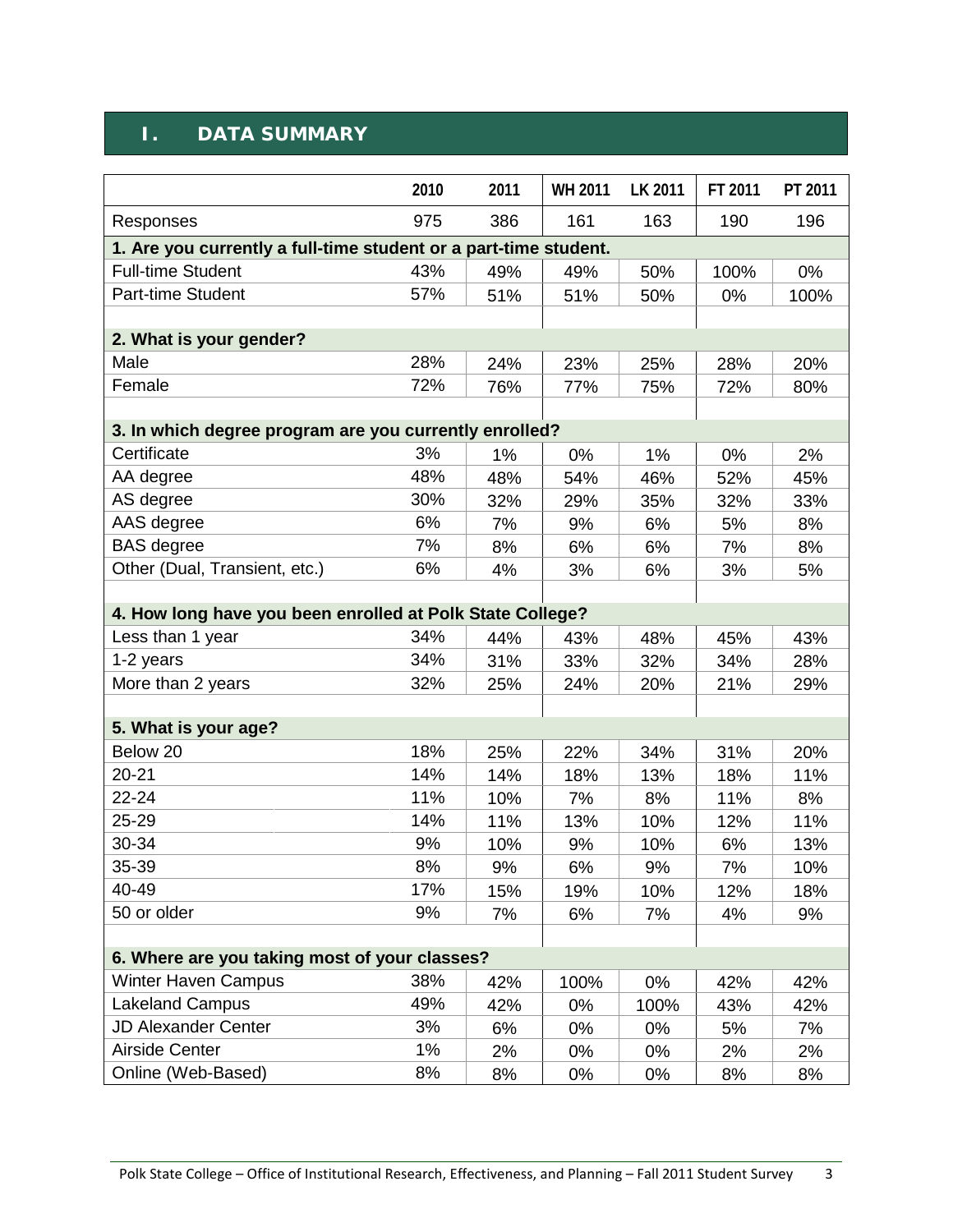| 7. Did College staff responded to your e-mails and phone calls within one business day?  |      |      |                |                |         |         |  |  |
|------------------------------------------------------------------------------------------|------|------|----------------|----------------|---------|---------|--|--|
| % Responding with Almost Always                                                          | 2010 | 2011 | <b>WH 2011</b> | LK 2011        | FT 2011 | PT 2011 |  |  |
| Admission/Registrar                                                                      | 47%  | 52%  | 50%            | 49%            | 55%     | 48%     |  |  |
| Advising                                                                                 | 44%  | 49%  | 47%            | 45%            | 51%     | 47%     |  |  |
| <b>Financial Aid</b>                                                                     | 33%  | 42%  | 43%            | 36%            | 44%     | 39%     |  |  |
| Cashier                                                                                  | 58%  | 64%  | 75%            | 49%            | 63%     | 65%     |  |  |
| <b>Student Activities</b>                                                                | 53%  | 65%  | 73%            | 53%            | 71%     | 57%     |  |  |
|                                                                                          |      |      |                |                |         |         |  |  |
| 8. How many times did you contact a service area to get issues resolved (for each area)? |      |      |                |                |         |         |  |  |
| % Responding with 1 Time                                                                 | 2010 | 2011 | <b>WH 2011</b> | LK 2011        | FT 2011 | PT 2011 |  |  |
| Admission/Registrar                                                                      | 35%  | 33%  | 40%            | 27%            | 36%     | 30%     |  |  |
| Advising                                                                                 | 27%  | 25%  | 29%            | 21%            | 27%     | 22%     |  |  |
| <b>Financial Aid</b>                                                                     | 21%  | 23%  | 28%            | 22%            | 26%     | 20%     |  |  |
| Cashier                                                                                  | 58%  | 61%  | 73%            | 55%            | 58%     | 65%     |  |  |
| <b>Student Activities/Athletics</b>                                                      | 46%  | 48%  | 54%            | 45%            | 54%     | 38%     |  |  |
|                                                                                          |      |      |                |                |         |         |  |  |
| 9. How did you experience the waiting times for each of the service areas below?         |      |      |                |                |         |         |  |  |
| % Responding with Reasonable                                                             | 2010 | 2011 | <b>WH 2011</b> | LK 2011        | FT 2011 | PT 2011 |  |  |
| Admission/Registrar                                                                      | 67%  | 74%  | 77%            | 70%            | 74%     | 74%     |  |  |
| Advising                                                                                 | 55%  | 64%  | 71%            | 57%            | 61%     | 67%     |  |  |
| <b>Financial Aid</b>                                                                     | 52%  | 66%  | 72%            | 61%            | 69%     | 64%     |  |  |
| Cashier                                                                                  | 88%  | 88%  | 92%            | 84%            | 91%     | 86%     |  |  |
| <b>Student Activities/Athletics</b>                                                      | 77%  | 87%  | 89%            | 86%            | 88%     | 86%     |  |  |
|                                                                                          |      |      |                |                |         |         |  |  |
| 10. The hours of operation and available staff (of areas below) usually meet my needs.   |      |      |                |                |         |         |  |  |
| % Responding with True                                                                   | 2010 | 2011 | <b>WH 2011</b> | <b>LK 2011</b> | FT 2011 | PT 2011 |  |  |
| Admission/Registrar                                                                      | 90%  | 92%  | 93%            | 91%            | 95%     | 90%     |  |  |
| Advising                                                                                 | 86%  | 86%  | 83%            | 88%            | 87%     | 85%     |  |  |
| <b>Financial Aid</b>                                                                     | 79%  | 88%  | 87%            | 90%            | 88%     | 87%     |  |  |
| Cashier                                                                                  | 90%  | 95%  | 96%            | 93%            | 94%     | 96%     |  |  |
| <b>Student Activities/Athletics</b>                                                      | 88%  | 94%  | 97%            | 93%            | 93%     | 95%     |  |  |
|                                                                                          |      |      |                |                |         |         |  |  |
| 11. College staff treated me respectfully and showed that they cared about me:           |      |      |                |                |         |         |  |  |
| % Responding: Very Often/Almost Always                                                   | 2010 | 2011 | <b>WH 2011</b> | LK 2011        | FT 2011 | PT 2011 |  |  |
| Admission/Registrar                                                                      | 81%  | 87%  | 89%            | 82%            | 88%     | 86%     |  |  |
| Advising                                                                                 | 78%  | 79%  | 78%            | 77%            | 81%     | 77%     |  |  |
| <b>Financial Aid</b>                                                                     | 67%  | 77%  | 81%            | 71%            | 80%     | 75%     |  |  |
| Cashier                                                                                  | 86%  | 93%  | 96%            | 88%            | 95%     | 90%     |  |  |
| <b>Student Activities/Athletics</b>                                                      | 84%  | 92%  | 90%            | 93%            | 94%     | 88%     |  |  |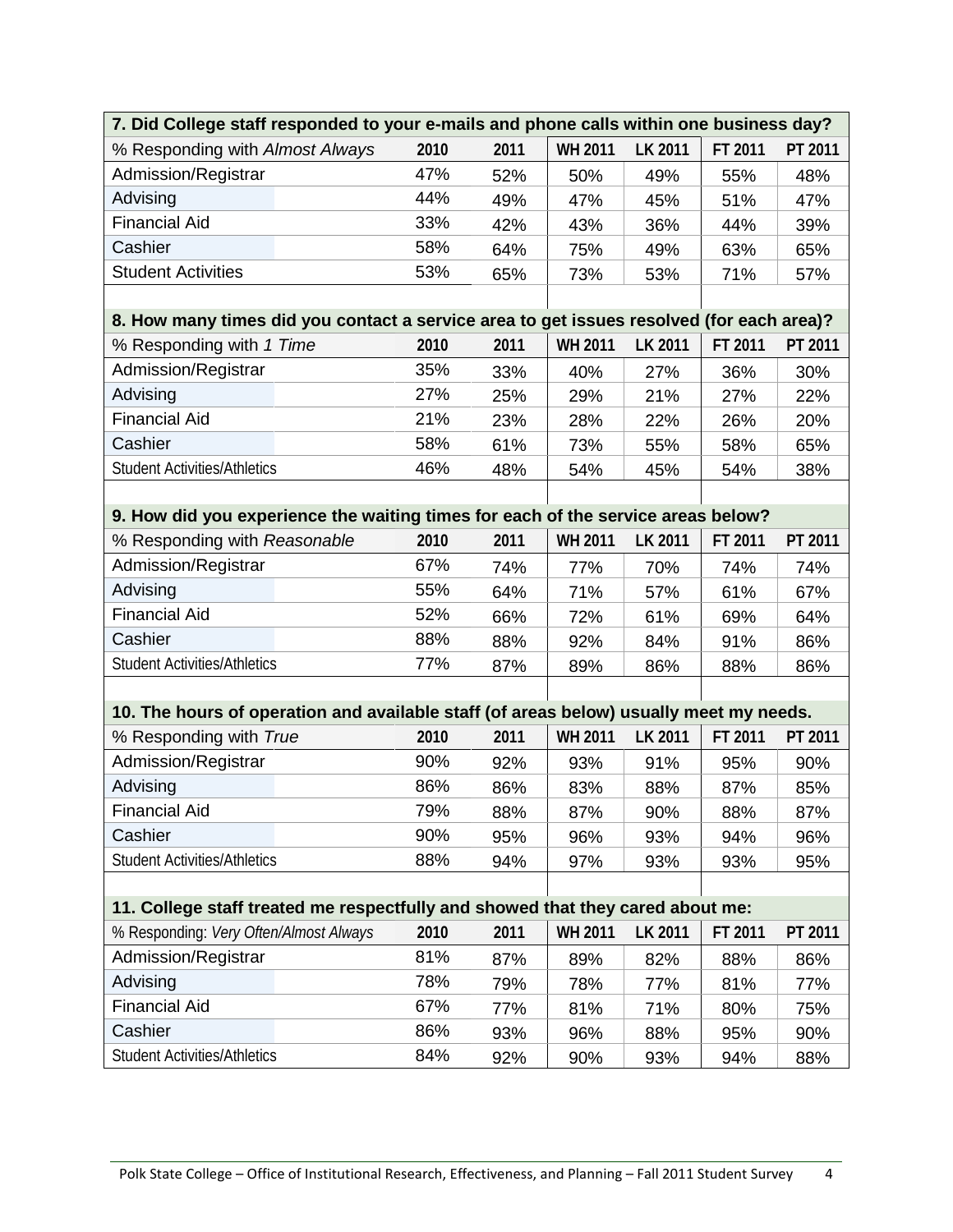| 12. I was able to locate the information I needed on the College's website (for each area):   |      |      |                |         |         |         |
|-----------------------------------------------------------------------------------------------|------|------|----------------|---------|---------|---------|
| % Responding with True                                                                        | 2010 | 2011 | <b>WH 2011</b> | LK 2011 | FT 2011 | PT 2011 |
| Admission/Registrar                                                                           | 88%  | 92%  | 93%            | 90%     | 93%     | 91%     |
| Advising                                                                                      | 80%  | 83%  | 81%            | 85%     | 84%     | 83%     |
| <b>Financial Aid</b>                                                                          | 74%  | 81%  | 82%            | 78%     | 84%     | 79%     |
| Cashier                                                                                       | 85%  | 89%  | 90%            | 89%     | 91%     | 87%     |
| <b>Student Activities/Athletics</b>                                                           | 86%  | 88%  | 86%            | 90%     | 88%     | 88%     |
| <b>Help Center</b>                                                                            | 82%  | 86%  | 91%            | 81%     | 89%     | 85%     |
| 13. It was easy to locate the services I needed on campus/center (for each area):             |      |      |                |         |         |         |
| % Responding with True                                                                        | 2010 | 2011 | <b>WH 2011</b> | LK 2011 | FT 2011 | PT 2011 |
| Admission/Registrar                                                                           | 96%  | 97%  | 96%            | 98%     | 97%     | 96%     |
| Advising                                                                                      | 96%  | 96%  | 96%            | 96%     | 95%     | 97%     |
| <b>Financial Aid</b>                                                                          | 95%  | 96%  | 95%            | 97%     | 96%     | 96%     |
| Cashier                                                                                       | 96%  | 97%  | 97%            | 97%     | 97%     | 98%     |
| <b>Student Activities/Athletics</b>                                                           | 89%  | 92%  | 95%            | 90%     | 91%     | 93%     |
| <b>Help Center</b>                                                                            | 85%  | 91%  | 93%            | 86%     | 93%     | 89%     |
| 14. My experience with the following special services was                                     |      |      |                |         |         |         |
| % Responding with Satisfactory-Exemplary                                                      | 2010 | 2011 | <b>WH 2011</b> | LK 2011 | FT 2011 | PT 2011 |
| <b>Disability Services</b>                                                                    | 86%  | 91%  | 86%            | 93%     | 93%     | 88%     |
| <b>Veteran's Services</b>                                                                     | 73%  | 83%  | 94%            | 78%     | 81%     | 89%     |
| Veteran's Fin. Aid Services                                                                   | 74%  | 85%  | 94%            | 79%     | 88%     | 85%     |
| Counseling                                                                                    | 82%  | 86%  | 88%            | 83%     | 82%     | 91%     |
| Intern. Stud. Services                                                                        | 80%  | 94%  | 94%            | 91%     | 89%     | 100%    |
| <b>Dual-enrollment Services</b>                                                               | 87%  | 85%  | 83%            | 84%     | 85%     | 85%     |
| TRIO Stud. Supp. Services                                                                     | 79%  | 87%  | 83%            | 92%     | 91%     | 82%     |
| 15. My experience with PASSPORT and the following online services was                         |      |      |                |         |         |         |
| % Responding with Satisfactory-Exemplary                                                      | 2010 | 2011 | <b>WH 2011</b> | LK 2011 | FT 2011 | PT 2011 |
| Add/Drop and register                                                                         | 90%  | 92%  | 89%            | 92%     | 91%     | 92%     |
| Find schedule & transcript                                                                    | 95%  | 98%  | 96%            | 99%     | 98%     | 97%     |
| View my degree audit                                                                          | 94%  | 95%  | 94%            | 97%     | 94%     | 97%     |
| Pay my account online                                                                         | 93%  | 96%  | 94%            | 98%     | 97%     | 96%     |
| Find financial aid info                                                                       | 76%  | 81%  | 79%            | 80%     | 83%     | 80%     |
| Order a transcript                                                                            | 89%  | 88%  | 84%            | 91%     | 88%     | 88%     |
| Graduation application                                                                        | 88%  | 89%  | 83%            | 94%     | 88%     | 89%     |
| 16. My experience with my college e-mail (my.polk.edu) regarding the following areas has been |      |      |                |         |         |         |
| % Responding with Satisfactory-Exemplary                                                      | 2010 | 2011 | <b>WH 2011</b> | LK 2011 | FT 2011 | PT 2011 |
| Ease of access                                                                                | 79%  | 87%  | 88%            | 86%     | 88%     | 86%     |
| Info received by e-mail                                                                       | 81%  | 88%  | 84%            | 91%     | 87%     | 88%     |
| Help with e-mail problems                                                                     | 75%  | 82%  | 78%            | 84%     | 85%     | 79%     |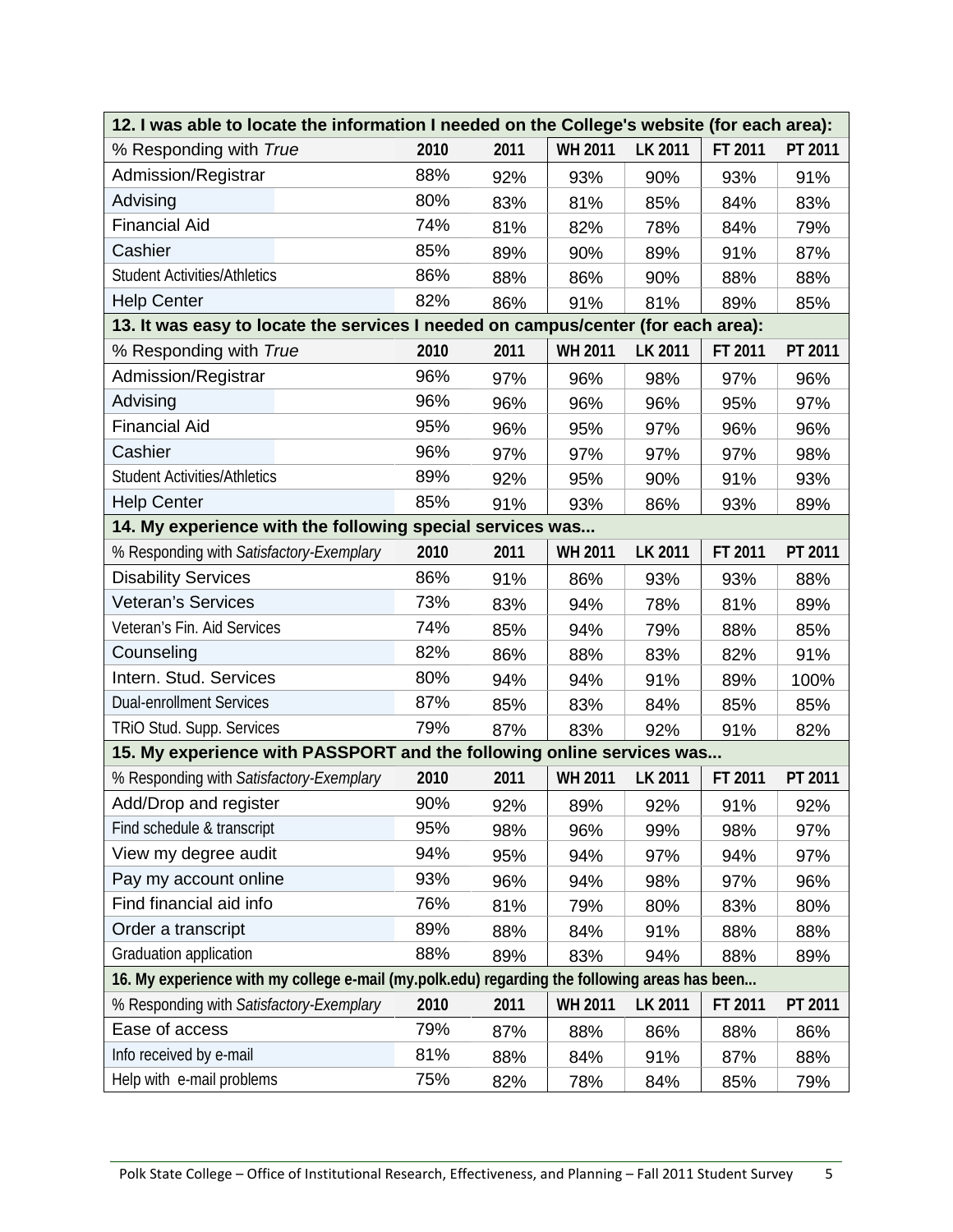| 17. The information I received from the following areas was consistent and I was able to comprehend it. |      |      |                |                |         |         |  |  |
|---------------------------------------------------------------------------------------------------------|------|------|----------------|----------------|---------|---------|--|--|
| % Responding with True                                                                                  | 2010 | 2011 | <b>WH 2011</b> | <b>LK 2011</b> | FT 2011 | PT 2011 |  |  |
| Admission/Registrar                                                                                     | 90%  | 90%  | 88%            | 90%            | 92%     | 88%     |  |  |
| Advising                                                                                                | 85%  | 86%  | 87%            | 83%            | 84%     | 88%     |  |  |
| <b>Financial Aid</b>                                                                                    | 76%  | 80%  | 79%            | 79%            | 80%     | 80%     |  |  |
| Cashier                                                                                                 | 92%  | 97%  | 97%            | 97%            | 97%     | 98%     |  |  |
| <b>Student Activities/Athletics</b>                                                                     | 89%  | 95%  | 95%            | 96%            | 96%     | 95%     |  |  |
| <b>Help Center</b>                                                                                      | 92%  | 96%  | 96%            | 95%            | 94%     | 97%     |  |  |
|                                                                                                         |      |      |                |                |         |         |  |  |

#### **18. Please rate the following printed or online information materials:**

Г

| % Responding with Satisfactory-Exemplary                                     | 2010 | 2011 | <b>WH 2011</b> | <b>LK 2011</b> | FT 2011 | PT 2011 |
|------------------------------------------------------------------------------|------|------|----------------|----------------|---------|---------|
| <b>Online Application</b>                                                    | 96%  | 97%  | 97%            | 96%            | 98%     | 95%     |
| <b>Registration Guide</b>                                                    | 93%  | 95%  | 96%            | 94%            | 98%     | 94%     |
| <b>Orientation Guide</b>                                                     | 91%  | 94%  | 91%            | 93%            | 96%     | 92%     |
| Student Handbook                                                             | 92%  | 95%  | 94%            | 93%            | 98%     | 92%     |
| <b>Online Catalog</b>                                                        | 88%  | 90%  | 86%            | 90%            | 93%     | 87%     |
| <b>Financial Aid Handouts</b>                                                | 79%  | 84%  | 83%            | 81%            | 87%     | 82%     |
| <b>Student Activities Handouts</b>                                           | 86%  | 87%  | 88%            | 85%            | 90%     | 85%     |
| <b>Athletic Announcements</b>                                                | 87%  | 88%  | 88%            | 84%            | 88%     | 88%     |
| <b>PASSPORT Instructions</b>                                                 | 90%  | 92%  | 93%            | 90%            | 92%     | 94%     |
| Program & Degree Info                                                        | 86%  | 87%  | 87%            | 85%            | 88%     | 87%     |
|                                                                              |      |      |                |                |         |         |
| 19. Additional comments or opinions regarding Polk State College's services? |      |      |                |                |         |         |
|                                                                              | 2010 | 2011 | <b>WH 2011</b> | LK 2011        | FT 2011 | PT 2011 |
| Responses                                                                    | 252  | 133  | 51             | 59             | 64      | 68      |

### **II. ZOOMERANG DETAIL REPORT**

In order to provide the detailed response distribution for each item, the following pages contain the original 2011 Zoomerang survey report.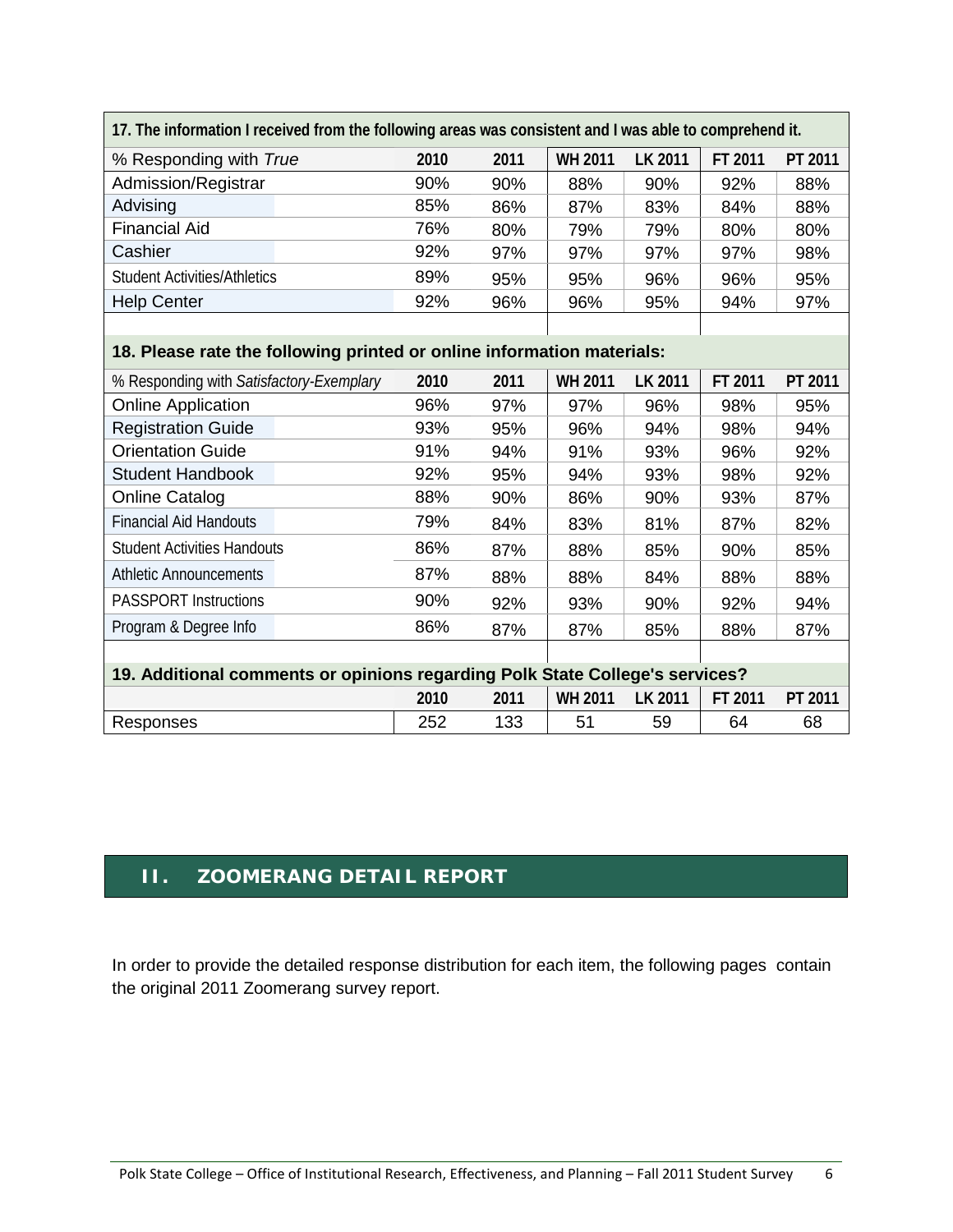ヽ

┘

╲

# **2011 Student Perceptions of College Services Results Overview**



Total 382 100%

Total 386 100%

Date: 1/9/2012 6:43 AM PST Responses: Completes Filter: No filter applied

Hello and Welcome to Our Student Survey! Polk State College is asking you to evaluate several of its service areas to identify opportunities for improvement. Please use the SUBMIT button below to start the survey. Thank you very much for your help!

◢ **1.** Are you currently a full-time student (enrolled to receive 12 or more credits in this term) or a part-time student (enrolled to receive less than 12 credits in this term). Full-time Student **190** 49%

| Part-time Student          |       | 196 | 51%  |
|----------------------------|-------|-----|------|
|                            | Total | 386 | 100% |
|                            |       |     | ╱    |
|                            |       |     | ╲    |
| What is your gender?<br>2. |       |     |      |
| Male                       |       | 92  | 24%  |
| Female                     |       | 290 | 76%  |
|                            |       |     |      |

| 3.      |                       | In which degree program are you currently enrolled? |     |      |
|---------|-----------------------|-----------------------------------------------------|-----|------|
|         | Certificate           |                                                     | 3   | 1%   |
|         | AA degree             |                                                     | 185 | 48%  |
|         | AS degree             |                                                     | 124 | 32%  |
|         | AAS degree            |                                                     | 25  | 7%   |
|         | <b>BAS/BSN</b> degree |                                                     | 29  | 8%   |
| specify | Other, please         |                                                     | 16  | 4%   |
|         |                       | Total                                               | 382 | 100% |

**4.** How long have you been enrolled at Polk State College? Less than 1 year 170 44% 1-2 years 121 31% More than 2 years **120 25%** 25%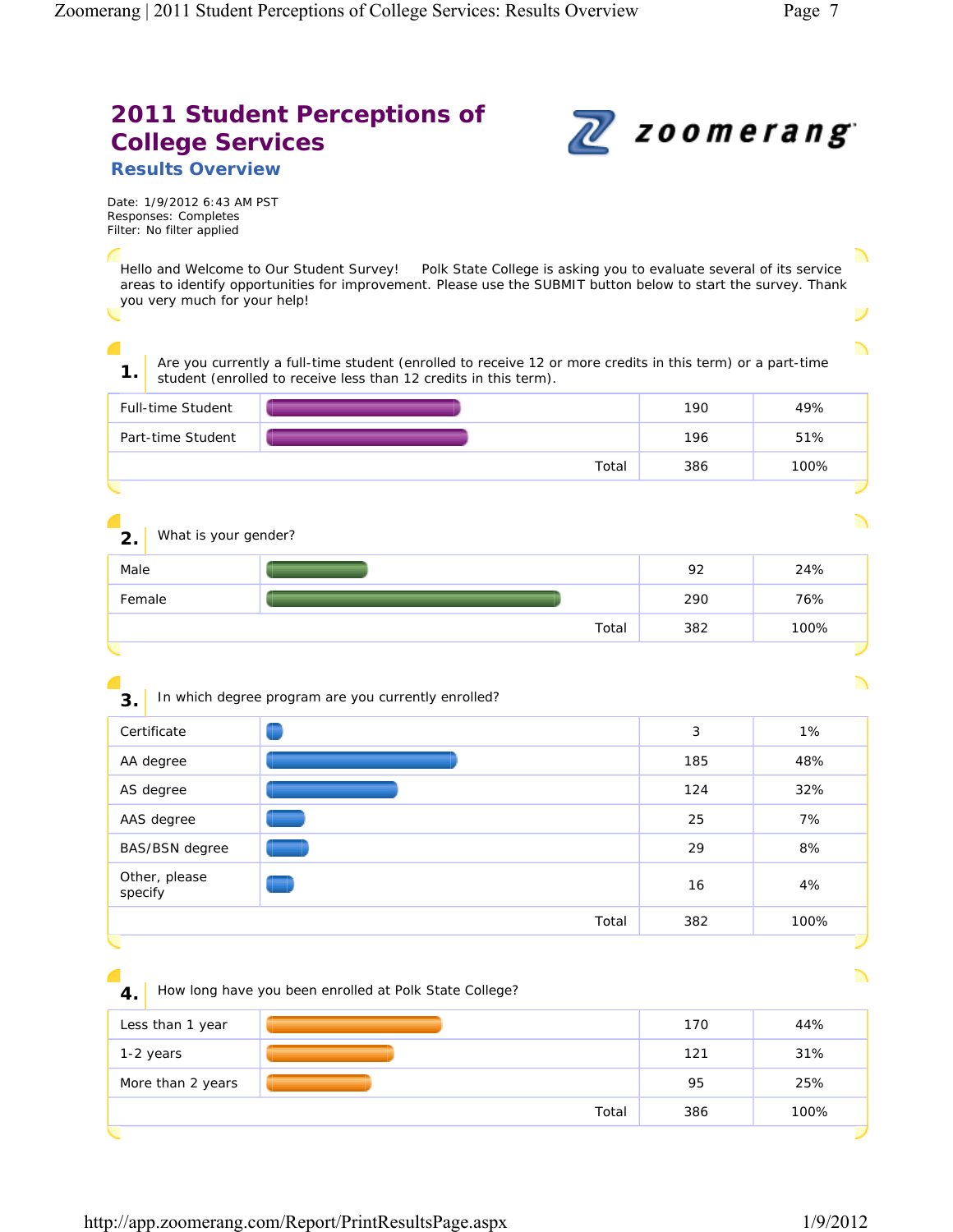| What is your age?<br>5.                                                                                   |                                                     |     |      |
|-----------------------------------------------------------------------------------------------------------|-----------------------------------------------------|-----|------|
| Below 20                                                                                                  | __                                                  | 97  | 25%  |
| $20 - 21$                                                                                                 | -                                                   | 56  | 14%  |
| $22 - 24$                                                                                                 | $\blacksquare$                                      | 37  | 10%  |
| $25 - 29$                                                                                                 | U                                                   | 44  | 11%  |
| $30 - 34$                                                                                                 | J,                                                  | 37  | 10%  |
| 35-39                                                                                                     | $\equiv$                                            | 33  | 9%   |
| 40-49                                                                                                     |                                                     | 57  | 15%  |
|                                                                                                           |                                                     | 26  | 7%   |
|                                                                                                           |                                                     |     |      |
|                                                                                                           | Total<br>Where are you taking most of your classes? | 387 | 100% |
|                                                                                                           |                                                     | 161 | 42%  |
|                                                                                                           |                                                     | 164 | 42%  |
| 50 or older<br>6.<br>Winter Haven<br>Campus<br>Lakeland Campus<br>JD Alexander<br>Center in Lake<br>Wales |                                                     | 22  | 6%   |
| Airside Center in<br>SW Lakeland                                                                          |                                                     | 8   | 2%   |
| Online (Web-<br>Based)                                                                                    |                                                     | 31  | 8%   |

## **7.** Did College staff responded to your e-mails and phone calls within one business day?

| Top number is the count of<br>respondents selecting the<br>option.<br>Bottom % is percent of the<br>total respondents selecting<br>the option. | Does Not Apply | <b>Almost Never</b> | Sometimes | Almost Always |
|------------------------------------------------------------------------------------------------------------------------------------------------|----------------|---------------------|-----------|---------------|
| Admission/Registrar                                                                                                                            | 152            | 46                  | 64        | 118           |
|                                                                                                                                                | 40%            | 12%                 | 17%       | 31%           |
| Advising                                                                                                                                       | 124            | 50                  | 81        | 124           |
|                                                                                                                                                | 33%            | 13%                 | 21%       | 33%           |
| <b>Financial Aid</b>                                                                                                                           | 127            | 70                  | 78        | 105           |
|                                                                                                                                                | 33%            | 18%                 | 21%       | 28%           |
| Cashier                                                                                                                                        | 259            | 11                  | 32        | 76            |
|                                                                                                                                                | 69%            | 3%                  | 8%        | 20%           |
| <b>Student Activities</b>                                                                                                                      | 258            | 12                  | 29        | 77            |
|                                                                                                                                                | 69%            | 3%                  | 8%        | 20%           |
|                                                                                                                                                |                |                     |           |               |

**C** 

╲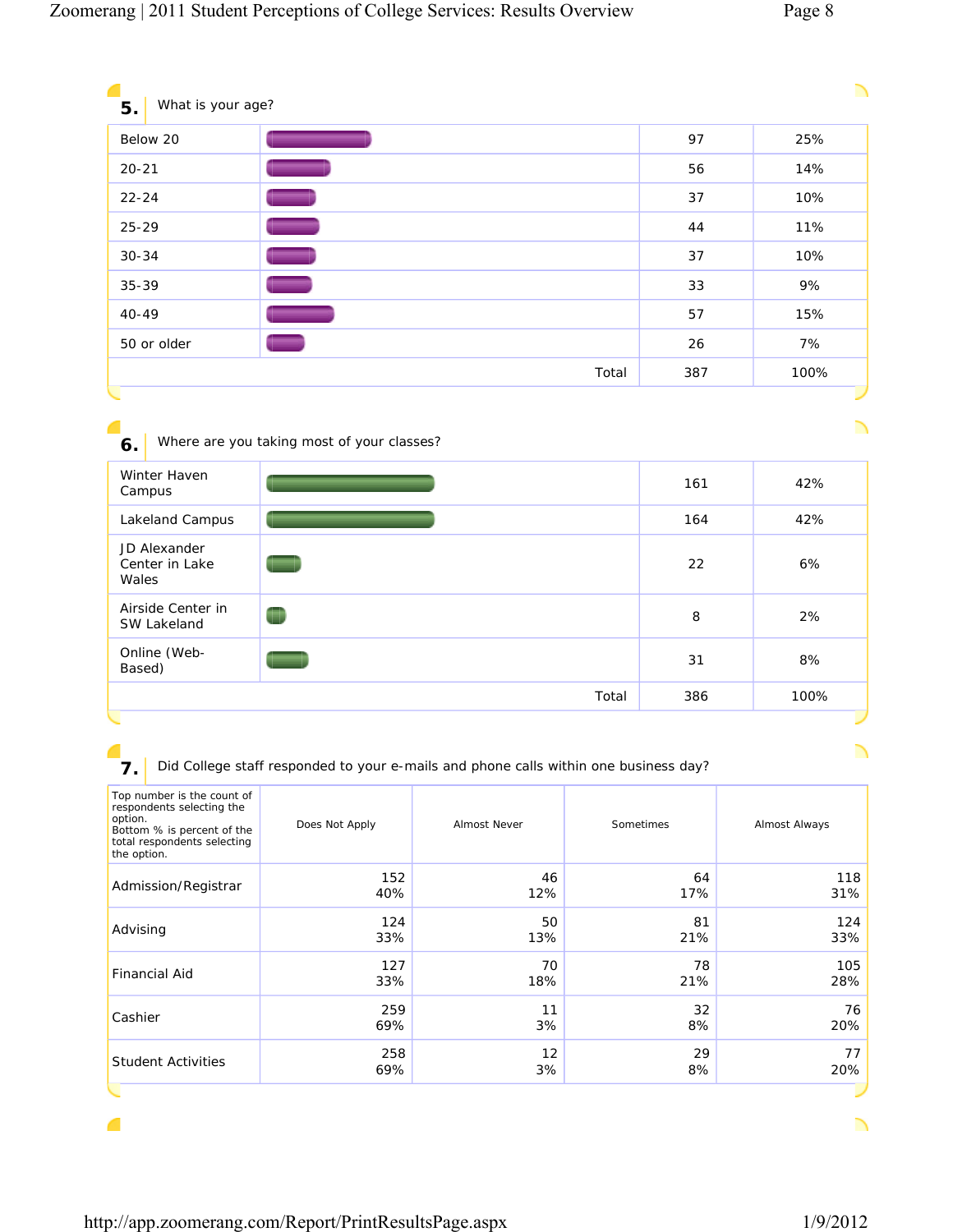#### **8.** How many times did you contact a service area to get issues resolved (for each area below)?

| Top number is the count<br>of respondents selecting<br>the option.<br>Bottom % is percent of<br>the total respondents<br>selecting the option. | Does Not Apply | 1 time | 2 times | 3 times | 4-5 times      | 5 or more times |
|------------------------------------------------------------------------------------------------------------------------------------------------|----------------|--------|---------|---------|----------------|-----------------|
| Admission/Registrar                                                                                                                            | 152            | 75     | 62      | 44      | 23             | 25              |
|                                                                                                                                                | 40%            | 20%    | 16%     | 12%     | 6%             | 7%              |
| Advising                                                                                                                                       | 126            | 64     | 67      | 60      | 29             | 37              |
|                                                                                                                                                | 33%            | 17%    | 17%     | 16%     | 8%             | 10%             |
| <b>Financial Aid</b>                                                                                                                           | 132            | 57     | 50      | 42      | 41             | 56              |
|                                                                                                                                                | 35%            | 15%    | 13%     | 11%     | 11%            | 15%             |
| Cashier                                                                                                                                        | 288            | 54     | 17      | 5       | 4              | 8               |
|                                                                                                                                                | 77%            | 14%    | 5%      | 1%      | 1%             | 2%              |
| Student                                                                                                                                        | 320            | 27     | 12      | 6       | $\mathfrak{D}$ | 9               |
| <b>Activities/Athletics</b>                                                                                                                    | 85%            | 7%     | 3%      | 2%      | 1%             | 2%              |
|                                                                                                                                                |                |        |         |         |                |                 |

**9.** How did you experience the waiting times for each of the service areas below?

| Top number is the count<br>of respondents selecting<br>the option.<br>Bottom % is percent of<br>the total respondents<br>selecting the option. | Does Not Apply | Highly Unreasonable | Somewhat<br>Unreasonable | Somewhat Reasonable | Very Reasonable |
|------------------------------------------------------------------------------------------------------------------------------------------------|----------------|---------------------|--------------------------|---------------------|-----------------|
| Admission/Registrar                                                                                                                            | 113            | 28                  | 41                       | 98                  | 96              |
|                                                                                                                                                | 30%            | 7%                  | 11%                      | 26%                 | 26%             |
| Advising                                                                                                                                       | 59             | 57                  | 59                       | 101                 | 105             |
|                                                                                                                                                | 15%            | 15%                 | 15%                      | 27%                 | 28%             |
| <b>Financial Aid</b>                                                                                                                           | 91             | 44                  | 51                       | 92                  | 96              |
|                                                                                                                                                | 24%            | 12%                 | 14%                      | 25%                 | 26%             |
| Cashier                                                                                                                                        | 236            | 8                   | 8                        | 28                  | 93              |
|                                                                                                                                                | 63%            | 2%                  | 2%                       | 8%                  | 25%             |
| Student                                                                                                                                        | 279            | 4                   | 8                        | 21                  | 59              |
| Activities/Athletics                                                                                                                           | 75%            | $1\%$               | 2%                       | 6%                  | 16%             |
|                                                                                                                                                |                |                     |                          |                     |                 |

c

**10.** The hours of operation and available staff (of the areas below) usually meet my needs.

| Top number is the count<br>of respondents selecting<br>the option.<br>Bottom % is percent of<br>the total respondents<br>selecting the option. | Does Not Apply | Not at all true | Not very true | Somewhat true | Very true  |
|------------------------------------------------------------------------------------------------------------------------------------------------|----------------|-----------------|---------------|---------------|------------|
| Admission/Registrar                                                                                                                            | 88<br>23%      | 2%              | 15<br>4%      | 91<br>24%     | 174<br>46% |
| Advising                                                                                                                                       | 49             | 17              | 29            | 97            | 183        |
|                                                                                                                                                | 13%            | 5%              | 8%            | 26%           | 49%        |
| <b>Financial Aid</b>                                                                                                                           | 83             | 14              | 22            | 92            | 165        |
|                                                                                                                                                | 22%            | 4%              | 6%            | 24%           | 44%        |
| Cashier                                                                                                                                        | 189            | 4               | 5             | 55            | 119        |
|                                                                                                                                                | 51%            | $1\%$           | $1\%$         | 15%           | 32%        |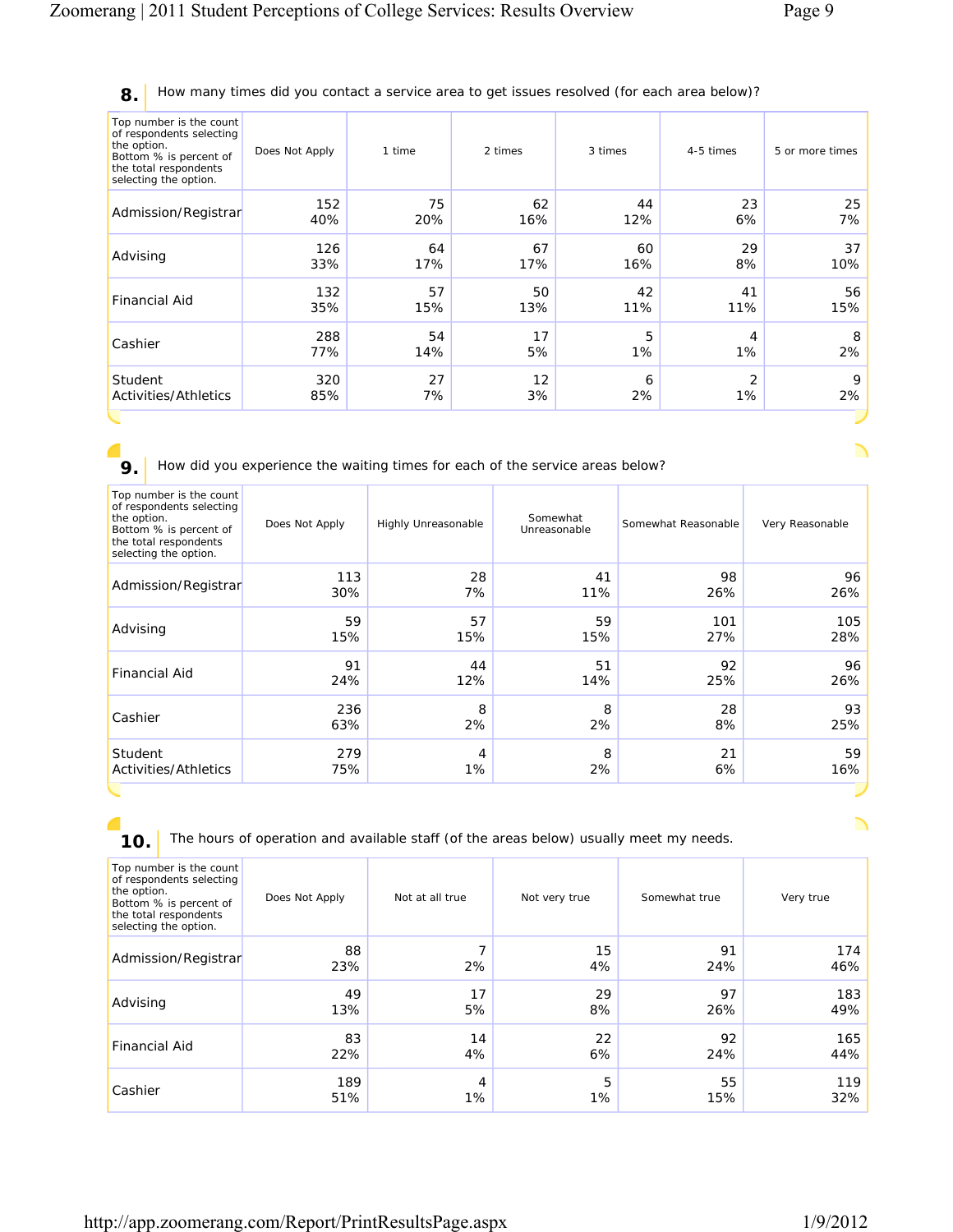╲

∩

| Activities/Athletics | $\cap$<br>ےں ے<br>63% | _<br>1% | 2% | 40.<br>11% | 88<br>24% |
|----------------------|-----------------------|---------|----|------------|-----------|
|                      |                       |         |    |            |           |

€

11. College staff treated me respectfully and showed that they cared about me (for each area below)?

| Top number is the count<br>of respondents selecting<br>the option.<br>Bottom % is percent of<br>the total respondents<br>selecting the option. | Does Not Apply | Almost never | Not very often | Very often | Almost always |
|------------------------------------------------------------------------------------------------------------------------------------------------|----------------|--------------|----------------|------------|---------------|
| Admission/Registrar                                                                                                                            | 81             | 16           | 23             | 107        | 145           |
|                                                                                                                                                | 22%            | 4%           | 6%             | 29%        | 39%           |
| Advising                                                                                                                                       | 40             | 21           | 48             | 97         | 164           |
|                                                                                                                                                | 11%            | 6%           | 13%            | 26%        | 44%           |
| <b>Financial Aid</b>                                                                                                                           | 83             | 33           | 33             | 88         | 137           |
|                                                                                                                                                | 22%            | 9%           | 9%             | 24%        | 37%           |
| Cashier                                                                                                                                        | 203            | 3            | 9              | 53         | 101           |
|                                                                                                                                                | 55%            | $1\%$        | 2%             | 14%        | 27%           |
| Student                                                                                                                                        | 252            | 4            | 5              | 32         | 72            |
| Activities/Athletics                                                                                                                           | 69%            | 1%           | 1%             | 9%         | 20%           |
|                                                                                                                                                |                | 94 Responses |                |            |               |

**12.** I was able to locate the information I needed on the College's website (for each of the following areas).

| Top number is the count<br>of respondents selecting<br>the option.<br>Bottom % is percent of<br>the total respondents<br>selecting the option. | Does Not Apply | Not at all true | Not very true | Somewhat true | Very true |
|------------------------------------------------------------------------------------------------------------------------------------------------|----------------|-----------------|---------------|---------------|-----------|
| Admission/Registrar                                                                                                                            | 56             | 7               | 19            | 95            | 192       |
|                                                                                                                                                | 15%            | 2%              | 5%            | 26%           | 52%       |
| Advising                                                                                                                                       | 56             | 18              | 36            | 95            | 168       |
|                                                                                                                                                | 15%            | 5%              | 10%           | 25%           | 45%       |
| Financial Aid                                                                                                                                  | 70             | 28              | 28            | 81            | 160       |
|                                                                                                                                                | 19%            | 8%              | 8%            | 22%           | 44%       |
| Cashier                                                                                                                                        | 167            | 8               | 13            | 53            | 122       |
|                                                                                                                                                | 46%            | 2%              | 4%            | 15%           | 34%       |
| Student                                                                                                                                        | 190            | 5               | 16            | 48            | 110       |
| Activities/Athletics                                                                                                                           | 51%            | 1%              | 4%            | 13%           | 30%       |
| <b>Help Center</b>                                                                                                                             | 132            | 11              | 21            | 71            | 134       |
|                                                                                                                                                | 36%            | 3%              | 6%            | 19%           | 36%       |
|                                                                                                                                                |                |                 |               |               |           |

**13.** It was easy to locate the services I needed on campus/center (for each of the following areas).

| Top number is the count<br>of respondents selecting<br>the option.<br>Bottom % is percent of<br>the total respondents<br>selecting the option. | Does Not Apply | Not at all true | Not very true | Somewhat true | Very true  |
|------------------------------------------------------------------------------------------------------------------------------------------------|----------------|-----------------|---------------|---------------|------------|
| Admission/Registrar                                                                                                                            | 48<br>13%      | $1\%$           | 2%            | 79<br>21%     | 236<br>63% |

http://app.zoomerang.com/Report/PrintResultsPage.aspx 1/9/2012

╲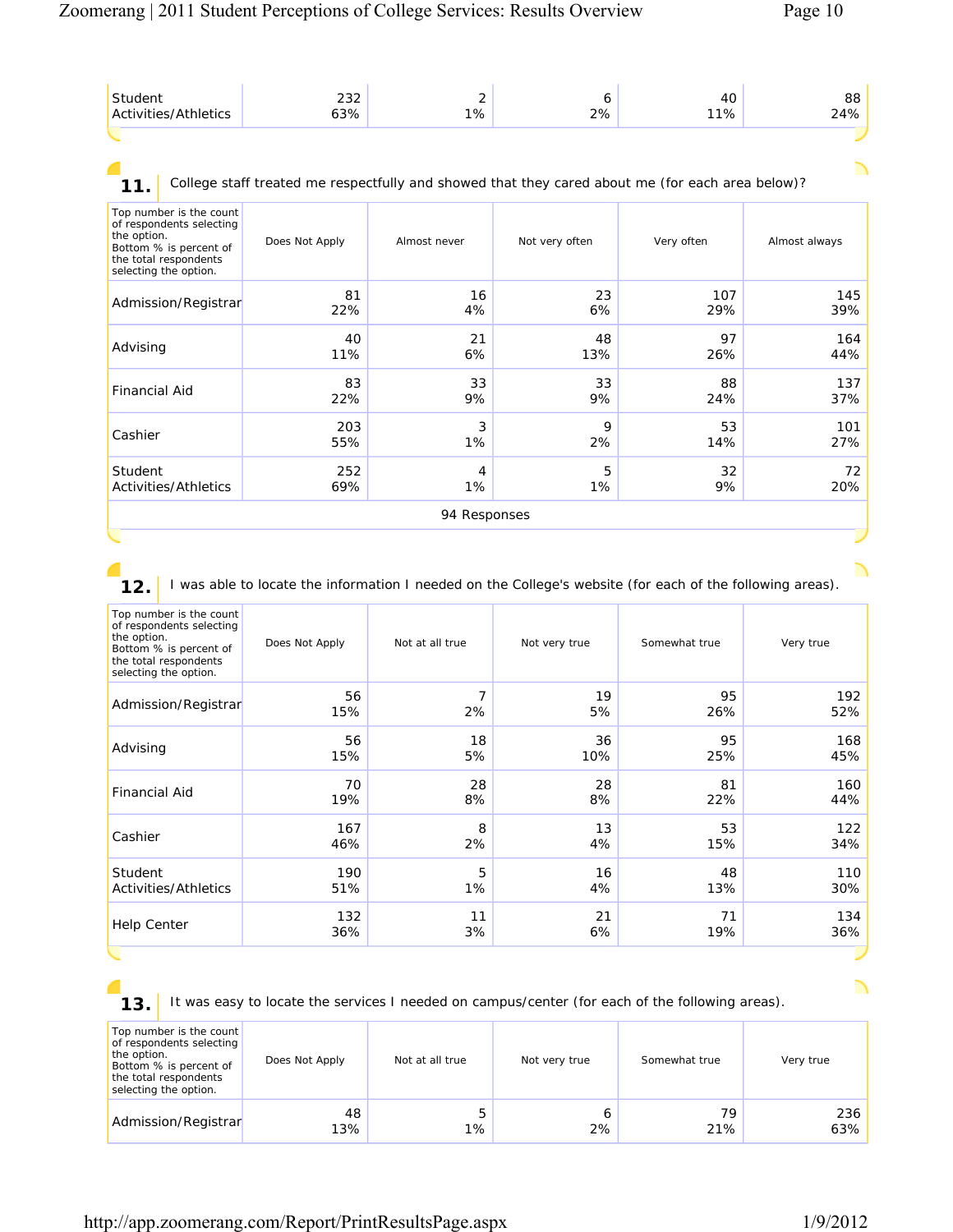| Advising             | 31<br>8%  | 5<br>1% | $\mathsf Q$<br>2% | 19%       | 259<br>69% |
|----------------------|-----------|---------|-------------------|-----------|------------|
| <b>Financial Aid</b> | 55<br>15% | 5<br>1% | 2%                | 68<br>18% | 239<br>64% |
| Cashier              | 115       | 2       | 5                 | 56        | 192        |
|                      | 31%       | 1%      | 1%                | 15%       | 52%        |
| Student              | 171       | 6       | 10                | 62        | 123        |
| Activities/Athletics | 46%       | 2%      | 3%                | 17%       | 33%        |
| Help Center          | 136       | 11      | 10                | 62        | 153        |
|                      | 37%       | 3%      | 3%                | 17%       | 41%        |
|                      |           |         |                   |           |            |

**14.** My experience with the following special services was...

| Top number is the<br>count of<br>respondents<br>selecting the<br>option.<br>Bottom % is<br>percent of the total<br>respondents<br>selecting the<br>option. | Does Not Apply | Very Unsatisfactory  | Not Satisfactory     | Satisfactory | Very Satisfactory | Exemplary |
|------------------------------------------------------------------------------------------------------------------------------------------------------------|----------------|----------------------|----------------------|--------------|-------------------|-----------|
| Disability<br>Services                                                                                                                                     | 327<br>88%     | $\mathbf 0$<br>0%    | 4<br>1%              | 11<br>3%     | 13<br>4%          | 15<br>4%  |
| Veteran's<br>Services                                                                                                                                      | 324<br>88%     | 5<br>1%              | 3<br>1%              | 11<br>3%     | 13<br>4%          | 14<br>4%  |
| Veteran's<br><b>Financial Aid</b><br>Services                                                                                                              | 324<br>87%     | 3<br>1%              | 4<br>1%              | 9<br>2%      | 15<br>4%          | 16<br>4%  |
| Counseling                                                                                                                                                 | 271<br>73%     | $\overline{7}$<br>2% | $\overline{7}$<br>2% | 27<br>7%     | 27<br>7%          | 33<br>9%  |
| International<br>Student<br>Services                                                                                                                       | 334<br>91%     | $\mathbf 0$<br>0%    | 2<br>1%              | 5<br>1%      | 12<br>3%          | 13<br>4%  |
| Dual-<br>enrollment<br>Services                                                                                                                            | 301<br>82%     | $\overline{2}$<br>1% | 8<br>2%              | 13<br>4%     | 19<br>5%          | 26<br>7%  |
| <b>TRIO Student</b><br>Support<br>Services                                                                                                                 | 327<br>89%     | 4<br>1%              | 1<br>0%              | 9<br>2%      | 14<br>4%          | 11<br>3%  |
|                                                                                                                                                            |                |                      |                      |              |                   |           |

**15.** My experience with PASSPORT and the following online services was...

| Top number is the<br>count of<br>respondents<br>selecting the<br>option.<br>Bottom % is<br>percent of the total<br>respondents<br>selecting the<br>option. | Does Not Apply | Very Unsatisfactory | Not Satisfactory | Satisfactory | Very Satisfactory | Exemplary  |
|------------------------------------------------------------------------------------------------------------------------------------------------------------|----------------|---------------------|------------------|--------------|-------------------|------------|
| Add/Drop and<br>register                                                                                                                                   | 29<br>8%       | 11<br>3%            | 17<br>5%         | 87<br>23%    | 104<br>28%        | 124<br>33% |
| Find my<br>schedule and<br>transcript                                                                                                                      | 10<br>3%       | 3<br>1%             | 5<br>$1\%$       | 85<br>23%    | 119<br>32%        | 151<br>40% |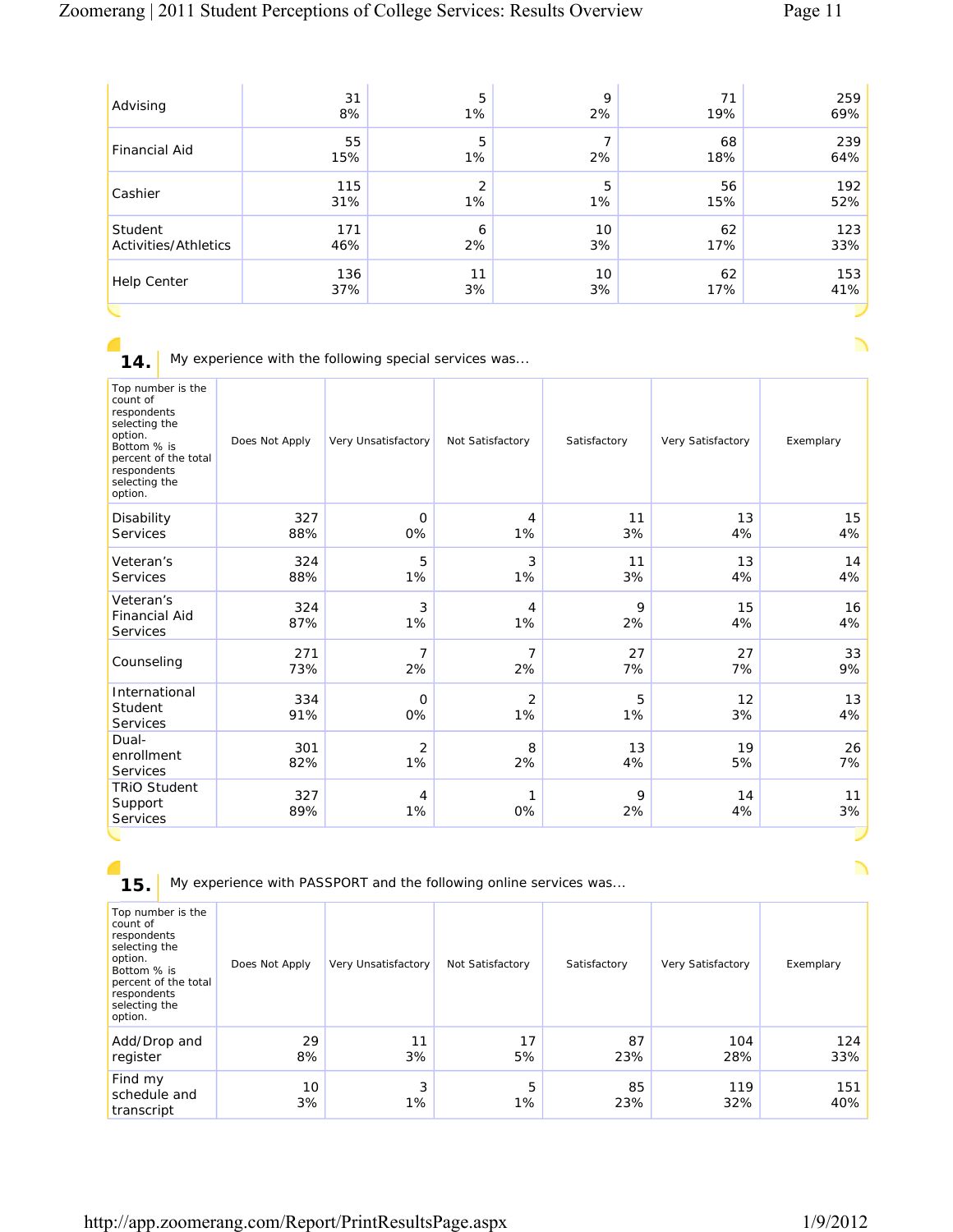| View my degree                          | 29         | 5       | 12      | 84       | 106      | 137       |
|-----------------------------------------|------------|---------|---------|----------|----------|-----------|
| audit                                   | 8%         | 1%      | 3%      | 23%      | 28%      | 37%       |
| Pay my account                          | 119        | 3       | 6       | 46       | 82       | 113       |
| online                                  | 32%        | 1%      | 2%      | 12%      | 22%      | 31%       |
| Find financial                          | 59         | 29      | 30      | 74       | 78       | 102       |
| aid information                         | 16%        | 8%      | 8%      | 20%      | 21%      | 27%       |
| Order a                                 | 172        | 10      | 14      | 45       | 47       | 83        |
| transcript                              | 46%        | 3%      | 4%      | 12%      | 13%      | 22%       |
| Complete a<br>graduation<br>application | 242<br>66% | 6<br>2% | 8<br>2% | 31<br>8% | 29<br>8% | 51<br>14% |
|                                         |            |         |         |          |          |           |

**C** 

à.

**16.** My experience with my college e-mail (my.polk.edu) regarding the following areas has been...

| Top number is the<br>count of<br>respondents<br>selecting the<br>option.<br>Bottom % is<br>percent of the total<br>respondents<br>selecting the<br>option. | Does Not Apply | Very Unsatisfactory | Not Satisfactory | Satisfactory | Very Satisfactory | Exemplary  |
|------------------------------------------------------------------------------------------------------------------------------------------------------------|----------------|---------------------|------------------|--------------|-------------------|------------|
| Ease of access                                                                                                                                             | 11<br>3%       | 29<br>8%            | 18<br>5%         | 91<br>24%    | 100<br>27%        | 128<br>34% |
| Information<br>received<br>through e-mail                                                                                                                  | 15<br>4%       | 22<br>6%            | 23<br>6%         | 95<br>25%    | 100<br>27%        | 122<br>32% |
| Help with<br>problems using<br>e-mail                                                                                                                      | 135<br>36%     | 29<br>8%            | 15<br>4%         | 53<br>14%    | 58<br>15%         | 86<br>23%  |
|                                                                                                                                                            |                |                     |                  |              |                   |            |

**17.** The information I received from the following areas was consistent and I was able to comprehend it.

| Top number is the count<br>of respondents selecting<br>the option.<br>Bottom % is percent of<br>the total respondents<br>selecting the option. | Does not apply | Not at all true | Not very true | Somewhat true | Very true |
|------------------------------------------------------------------------------------------------------------------------------------------------|----------------|-----------------|---------------|---------------|-----------|
| Admission/Registrar                                                                                                                            | 71             | 13              | 18            | 99            | 172       |
|                                                                                                                                                | 19%            | 3%              | 5%            | 27%           | 46%       |
| Advising                                                                                                                                       | 53             | 18              | 28            | 99            | 175       |
|                                                                                                                                                | 14%            | 5%              | 8%            | 27%           | 47%       |
| <b>Financial Aid</b>                                                                                                                           | 72             | 23              | 38            | 89            | 152       |
|                                                                                                                                                | 19%            | 6%              | 10%           | 24%           | 41%       |
| Cashier                                                                                                                                        | 192            | $\Omega$        | 5             | 53            | 118       |
|                                                                                                                                                | 52%            | 0%              | 1%            | 14%           | 32%       |
| Student                                                                                                                                        | 239            | 0%              | 5             | 44            | 83        |
| Activities/Athletics                                                                                                                           | 64%            |                 | 1%            | 12%           | 22%       |
| <b>Help Center</b>                                                                                                                             | 209            | 3               | 4             | 53            | 98        |
|                                                                                                                                                | 57%            | 1%              | 1%            | 14%           | 27%       |
|                                                                                                                                                |                |                 |               |               |           |

◢

**18.** Please rate the following printed or online information materials:

╲

╲